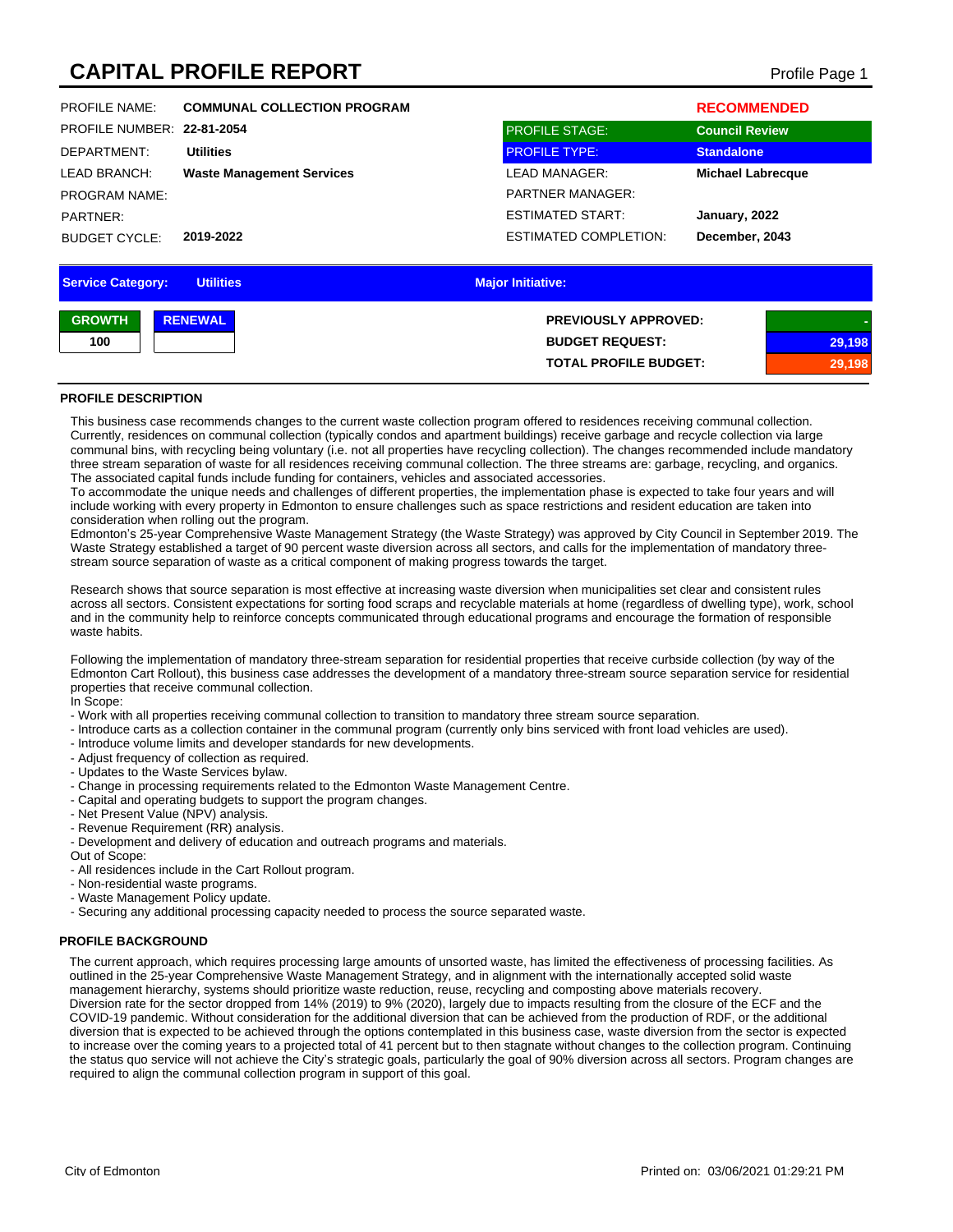#### **PROFILE JUSTIFICATION**

The commitment to achieve 90 percent waste diversion across sectors provides an opportunity to align the communal collection program with best practices for sustainable waste management. Waste Services researched services provided in jurisdictions across North America, Europe and Australia, and engaged local stakeholders to gain insight on how best practices could be applied in Edmonton. The result is the attached business case, which recommends a mandatory three stream source separation program. The three streams are recycling, food scraps and garbage.

Currently, properties that receive communal collection can have waste collected in two streams: garbage and recycling. Containers collected via front load vehicles (referred to as front load bins) are used for both streams in the majority of cases.

It is estimated that approximately nine percent of communal collection waste was diverted from landfill in 2020. Although this reflects a singleyear decrease in diversion that is largely owing to negative impacts resulting from the COVID-19 pandemic and the closure of the ECF aeration hall, it is representative of a gap that must be addressed to progress toward the target defined by the Waste Strategy.

Based on recent analysis of multiple municipalities, an additional 72 percent of the material that is currently collected as garbage could be diverted through a source separation program (reflecting estimates that 40 percent of garbage is food scraps, and 32 percent is recyclable). Furthermore, Edmonton's current communal collection recycling stream has a contamination rate of about 22 percent.

Communal waste collection differs from curbside waste collection in many ways including a need for more flexible servicing due to space constraints and anonymity of the users. Compared with properties receiving curbside collection, resident turnover in properties with communal collection has a higher impact to service participation and compliance, as there is a steeper learning curve for adhering to service guidelines when moving between communal collection sites than when moving between homes that receive curbside collection.

The low diversion rate and high contamination rate present an opportunity to design and implement changes to the communal collection program.

#### **STRATEGIC ALIGNMENT**

The transition of the communal collection program to mandatory three stream separation is rooted in the Waste Strategy, which was approved by City Council in September 2019. The goals in the Waste Strategy are aligned with City Council's Strategic Goal of Climate Resilience set out in ConnectEdmonton.

#### **ALTERNATIVES CONSIDERED**

The following options were combined to form the business case alternatives:

1. Status quo

2. Three stream source separation collection with various options for: collection methods, volume and container sizes, resident and property manager supports, regulatory tools and mechanisms and financial mechanisms.

A three step process was used to narrow down potential options for the business case. The process ensured that the analysis was done in a consultative and structured environment. Notes and results were recorded transparently and in detail to allow the project team to provide critical feedback and make adjustments as necessary. Please refer to the "Viable Alternatives" section of the attached business case for details.

#### **COST BENEFITS**

Capital costs of \$29.2M in this profile include fleet, containers, contingency and inflation. Benefits of the program include increases to the projected diversion rates, higher quality end products for market, reduction of GHG, equity for residents between services, and alignment with best practices found in other jurisdictions. Please refer to the "Summary of Cost and Benefits" and appendices section of the business case and for analysis.

#### **KEY RISKS & MITIGATING STRATEGY**

Some key risks for the recommended alternative include:

- 1. Improvements to waste sorting and set out behaviours are less than anticipated.
- 2. Internal accounting platform causes delays in the tendering process.
- 3. Inadequate capacity to process separated waste streams.
- 4. Delays in administrative processes or difficulty in meeting needs of internal stakeholders.
- 5. Difficulty in enforcing the new developer standards in new properties.

Mitigation strategies include: Monitoring resident behaviour & review the program regularly, implementing diverse & targeted educational tactics, securing third party capacity for processing, communicating early & often with City Council.

Please refer to the "Key Risks and Mitigation Strategies" section of the attached business case for details.

#### **RESOURCES**

The recommended alternative requires 30 Permanent and Seasonal FTE's and 14 Temporary FTE's for the program implementation. Please refer to the "Staff and Fleet Impacts" section of the attached business case.

#### **CONCLUSIONS AND RECOMMENDATIONS**

The business case demonstrates how the Waste Strategy goal of source separated waste in the communal program can be achieved and what its benefits are. The recommended alternative is for mandatory colocation with voluntary chute closure. This combination will meet the needs of residents and property managers, and will meet the objectives of the Strategy by increasing diversion by an additional 16 percent above the projected status quo.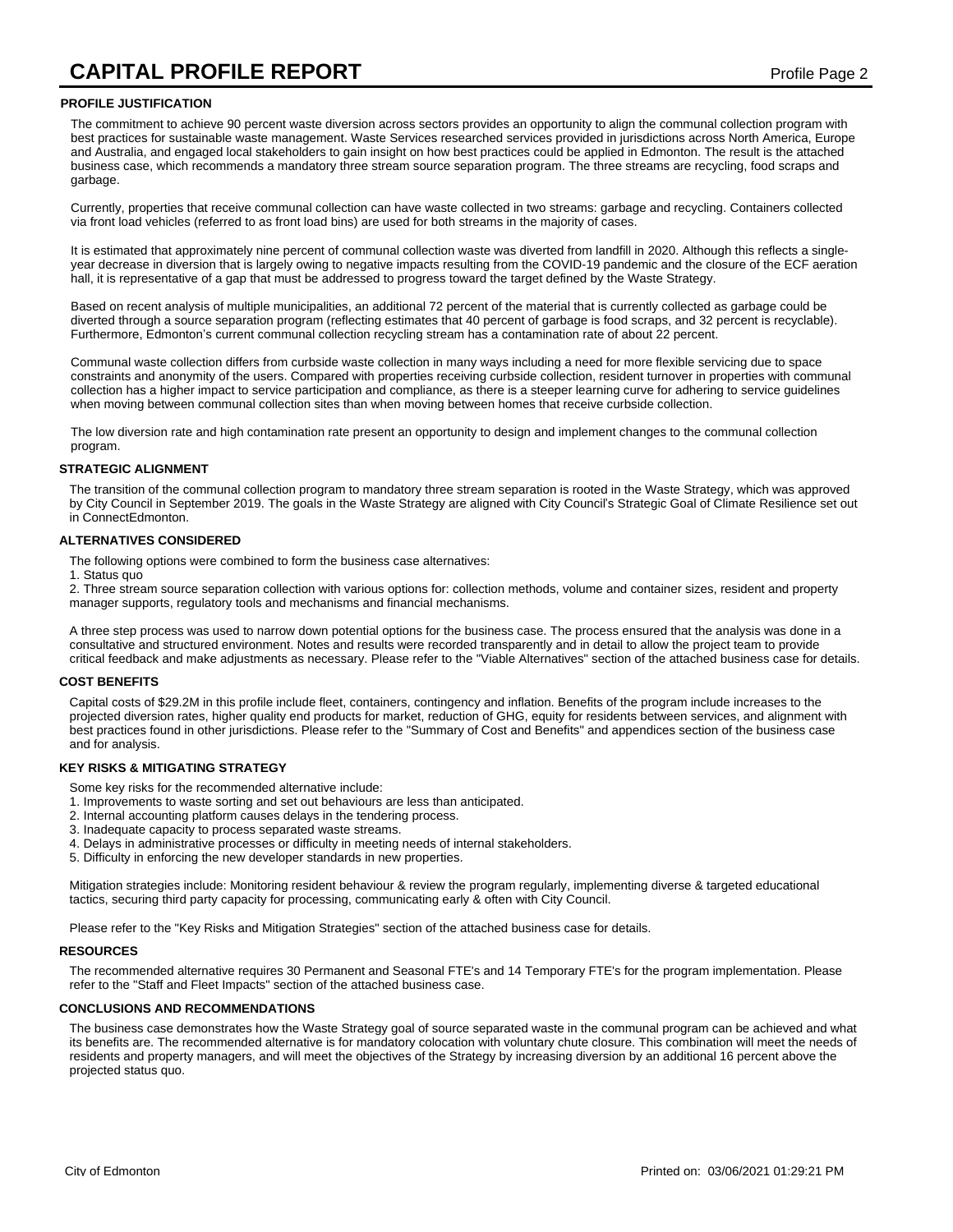# **CAPITAL PROFILE REPORT CAPITAL PROFILE REPORT**

# PROFILE NAME: **Communal Collection Program**

# **RECOMMENDED**

PROFILE NUMBER: **22-81-2054** PROFILE TYPE: **Standalone**

BRANCH: **Waste Management Services**

## **CAPITAL BUDGET AND FUNDING SOURCES (000's)**

|                          |                                             | Prior<br>Years | 2021 | 2022 | 2023 | 2024 | 2025 | 2026 | 2027 | 2028 | 2029 | Bevond<br>2029 | Total |
|--------------------------|---------------------------------------------|----------------|------|------|------|------|------|------|------|------|------|----------------|-------|
| тщ.<br>ט ר<br>≃ ≏<br>റമെ | Approved Budget<br>Original Budget Approved |                |      |      |      |      |      |      |      |      |      |                |       |
|                          | Current Approved Budget                     |                |      |      |      |      |      |      |      |      |      |                |       |

|            | <b>Budget Request</b>                 |  | 5,918 | 1,523            | .547 | 1,568            |  | 102              | 18.540 | 29,198 |
|------------|---------------------------------------|--|-------|------------------|------|------------------|--|------------------|--------|--------|
| <b>TSI</b> | Revised Funding Sources (if approved) |  |       |                  |      |                  |  |                  |        |        |
| 의 호        | Self-Liquidating Debentures           |  | 650   | 235 <sub>1</sub> | 875  | 900 <sup>1</sup> |  | 102 <sub>1</sub> | 9.270  | 12,032 |
| 용          | Waste Mgt Retained Earnings           |  | 5,268 | .288             | 672  | 668              |  |                  | 9.270  | 17.166 |
|            | <b>Requested Funding Source</b>       |  | 5,918 | .523             | .547 | 1.568            |  | 102              | 18.540 | 29,198 |

| $\widehat{\phantom{a}}$ | Revised Budget (if Approved)    |  | 5,918 | .523 | ,547 | 1,568 |  | 102 <sub>1</sub> | 18.540 | 29,198 |
|-------------------------|---------------------------------|--|-------|------|------|-------|--|------------------|--------|--------|
|                         | Requested Funding Source        |  |       |      |      |       |  |                  |        |        |
| $\bar{\phantom{0}}$     | Self-Liquidating Debentures     |  | 650   | 235  | 875  | 900   |  | 102 <sub>1</sub> | 9.270  | 12,032 |
| Ea                      | Waste Mgt Retained Earnings     |  | 5.268 | .288 | 672  | 668   |  |                  | 9.270  | 17.166 |
|                         | <b>Requested Funding Source</b> |  | 5,918 | .523 | ,547 | 1,568 |  | 102              | 18.540 | 29,198 |

## **CAPITAL BUDGET BY ACTIVITY TYPE (000's)**

| ລ<br>REVISED<br>BUDGET<br>LIF<br>PPROVED | <b>Activity Type</b>               | Prior<br>Years | 2021 |            | 2022  | 2023  | 2024 |       | 2025  | 2026 | 2027 |     | 2028       | 2029 | Beyond<br>2029 |            | Total      |
|------------------------------------------|------------------------------------|----------------|------|------------|-------|-------|------|-------|-------|------|------|-----|------------|------|----------------|------------|------------|
|                                          | Other Costs                        |                |      |            | 5,918 | 1,523 |      | 1,547 | 1,568 |      |      |     | 102        |      | 18,540         |            | 29,198     |
|                                          | Total                              |                |      |            | 5,918 | 1,523 |      | 1,547 | 1,568 |      |      |     | 102        |      | 18,540         |            | 29,198     |
| Type of Impact:                          | <b>OPERATING IMPACT OF CAPITAL</b> |                |      |            |       |       |      |       |       |      |      |     |            |      |                |            |            |
|                                          |                                    |                |      |            |       |       |      |       |       |      |      |     |            |      |                |            |            |
| Branch:                                  |                                    | Rev            | Exp  | <b>Net</b> | FTE   | Rev   | Exp  | Net   | FTE   | Rev  | Exp  | Net | <b>FTE</b> | Rev  | Exp            | <b>Net</b> | <b>FTE</b> |
| Total Operating Impact                   |                                    |                |      |            |       |       |      |       |       |      |      |     |            |      |                |            | ٠          |

# **OPERATING IMPACT OF CAPITAL**

| Branch:                      | Rev | Exp | Net | <b>FTE</b> | Rev | Exp | Net | <b>FTE</b> | Rev | Exp | Net | <b>FTE</b> | Rev | Exp | Net | FTE |  |  |
|------------------------------|-----|-----|-----|------------|-----|-----|-----|------------|-----|-----|-----|------------|-----|-----|-----|-----|--|--|
| 'Total<br>l Operating Impact |     |     |     |            |     |     |     |            |     |     |     |            |     |     |     |     |  |  |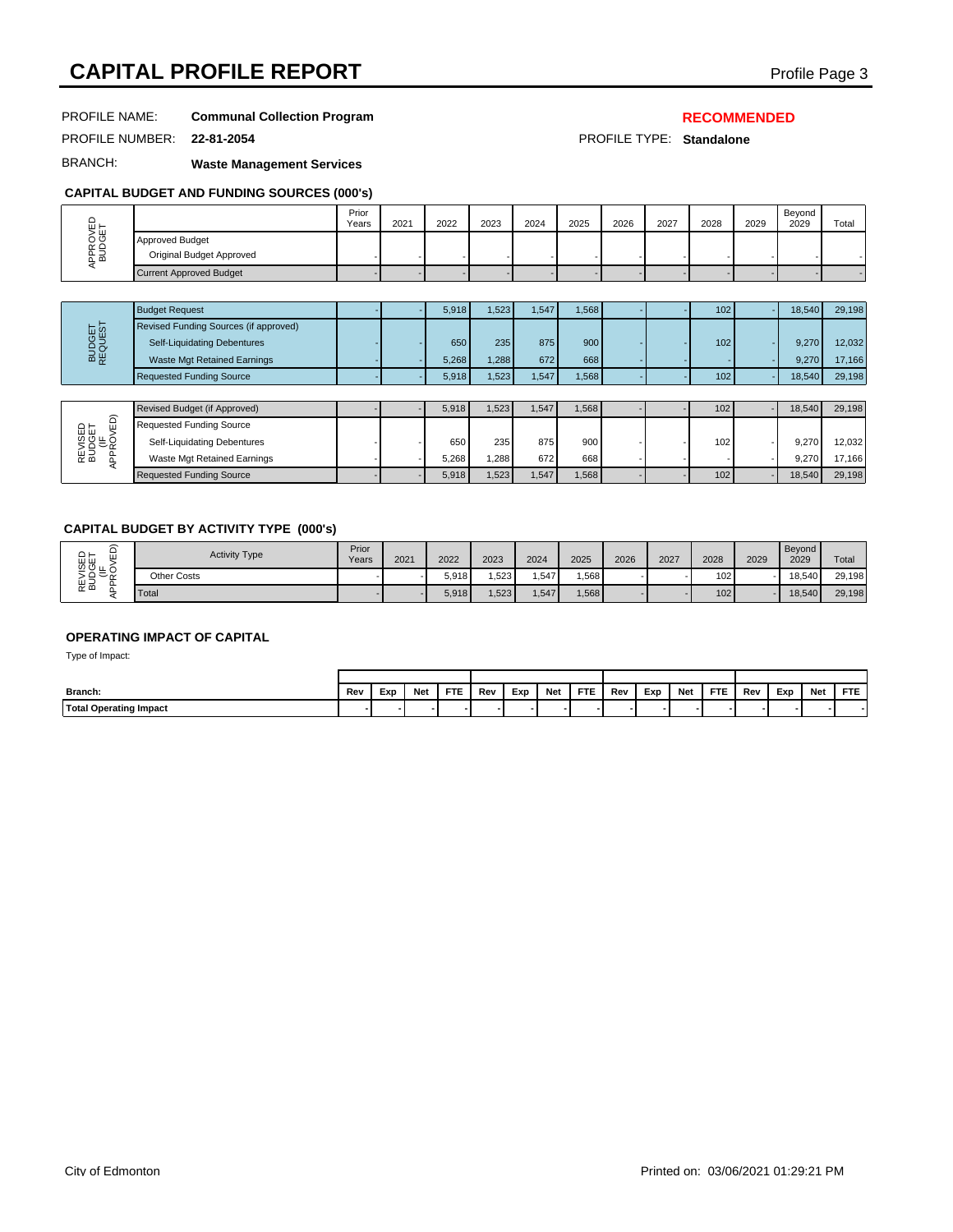# **CAPITAL PROFILE REPORT CAPITAL PROFILE REPORT**

| <b>PROFILE NAME:</b>   | <b>HIGH SOLIDS ANAEROBIC DIGESTION FACILITY</b> |                              | <b>FUNDED</b>            |
|------------------------|-------------------------------------------------|------------------------------|--------------------------|
| <b>PROFILE NUMBER:</b> | 13-33-2023                                      | <b>PROFILE STAGE:</b>        | <b>Approved</b>          |
| DEPARTMENT:            | <b>Integrated Infrastructure Services</b>       | <b>PROFILE TYPE:</b>         | <b>Standalone</b>        |
| LEAD BRANCH:           | <b>Infrastructure Delivery</b>                  | <b>LEAD MANAGER:</b>         | <b>Brian Latte</b>       |
| <b>PROGRAM NAME:</b>   |                                                 | <b>PARTNER MANAGER:</b>      | <b>Michael Labrecque</b> |
| PARTNER:               | <b>Waste Management Services</b>                | ESTIMATED START:             | January, 2013            |
| <b>BUDGET CYCLE:</b>   | 2012-2014                                       | <b>ESTIMATED COMPLETION:</b> | December, 2015           |
|                        |                                                 |                              |                          |

| <b>Service Category:</b><br><b>Utilities</b> | <b>Major Initiative:</b>     |        |
|----------------------------------------------|------------------------------|--------|
| <b>GROWTH</b><br><b>RENEWAL</b>              | <b>PREVIOUSLY APPROVED:</b>  | 41,707 |
| 100                                          | <b>BUDGET REQUEST:</b>       | 530    |
|                                              | <b>TOTAL PROFILE BUDGET:</b> | 42,237 |

#### **PROFILE DESCRIPTION**

The amount of residential organic waste material generated and collected in the City of Edmonton has increased to the degree that the capacity of the Edmonton Composting Facility is not sufficient to handle current demand during high waste generation periods. Additional processing capacity at the Edmonton Waste Management Centre is needed to avoid landfilling of recyclable organic material and to meet anticipated growth for the next eight to ten years. The construction and operation of a High Solids Anaerobic Digestion Facility will process 40,000 tonnes of organic waste per year. The Facility will be fully integrated with existing facilities and operations at the Edmonton Waste Management Centre.

### **PROFILE BACKGROUND**

Edmonton's residential waste is brought to the Edmonton Waste Management Centre where the organics are processed at the Integrated Process and Transfer Facility and composted in the Edmonton Composting Facility. The capacity of the Edmonton Composting Facility is 125,000 tonnes of waste plus 10,000 dry tonnes (equals 40,000 wet tonnes) of biosolids. Due to the high volumes of residential waste generated during peak spring and fall seasons, the Waste Management Utility diverts the peak waste volumes to landfill as the composting facility processing capacity is exceeded, causing the residential waste diversion to not achieve the goal of 60%. As the amount of residential waste generated in Edmonton increases, more organic waste will be transported to the Ryley landfill located 80 km southeast of the City, increasing hauling and disposal costs, decreasing diversion from landfill rates and increasing GHG emissions from City operations.

#### **PROFILE JUSTIFICATION**

The existing maximum capacity at the Edmonton Composting Facility is 125,000 tonnes of municipal solid waste plus 40,000 wet tonnes of biosolids. The facility is operating at full capacity and organic waste recycling is especially challenged during peak grass growing months.Waste Management Utility's need to deal with increasing organic waste generation over the next 8 to 10 years has lead to a successful grant submission to provide \$10,000,000 towards the construction of a new High Solids Anaerobic Digestion Facility which can process an additional 40,000 tonnes per year of organic waste and create revenue to the Utility through renewable energy generation, sale of Greenhouse Gas credits, tip fees for commercial wastes, and for the avoidance of hauling and landfilling activities.

#### **STRATEGIC ALIGNMENT**

The project aligns with City Council's vision outlined in The Way Ahead by encouraging activities that support The Way We Green, The Way We Live, and The Way We Finance.

#### **ALTERNATIVES CONSIDERED**

The following alternatives were considered during the development of this project:

• Expansion of composting operation: Added processing capacity cannot be effectively and efficiently provided by expansion of the existing Edmonton Composting Facility. The plan for the provision of new organic processing capacity reflects this reality as well as the opportunity for grant funding if an alternate technology such as the proposed High Solids Anaerobic Digestion Facility is used.

• Landfilling of the organics: A return to landfilling of the organics waste stream would have a significant impact on the Utility's current and future goal to divert 60% and 90% of residential waste from landfill.

#### **COST BENEFITS**

In 2016, the expected revenue of \$1.8 million and the avoided costs of \$1.9 million (\$3.7 million total) offset the operating costs of \$1.8 million and the financial costs of \$1.6 million (\$3.4 million total), producing a favorable net position in 2016 of \$300,000. The net positions for the following four years range from \$400,000 to \$600,000 positive. The project will therefore require no funding from the monthly user fees.

### **KEY RISKS & MITIGATING STRATEGY**

Financial Risks: low Operational Risks: low Environmental Risks: medium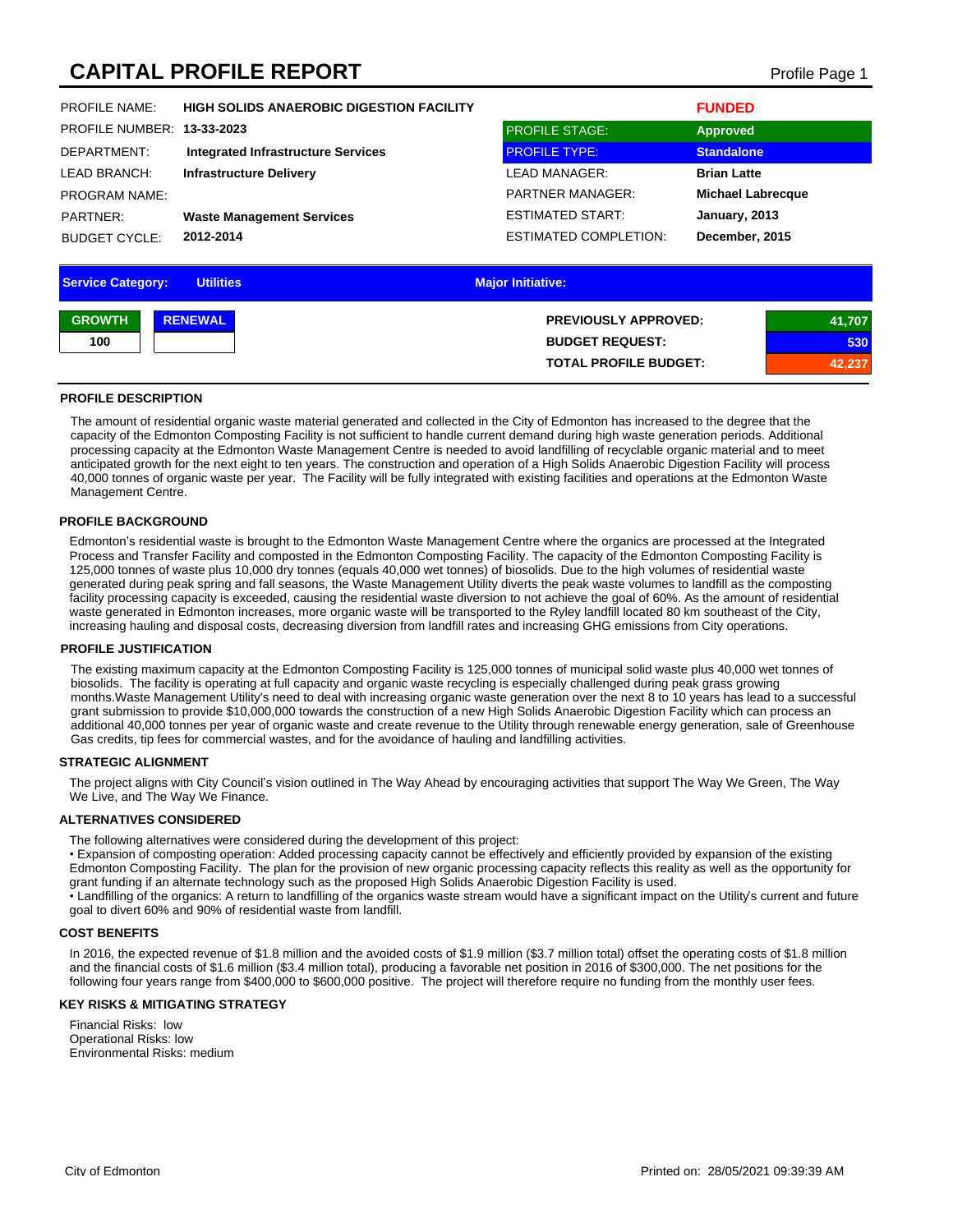### **RESOURCES**

- 1.0 FTE: Plant operator
- 1.0 FTE Laboratory technician
- 0.5 FTE Millwright
- 0.5 FTE Instrument technician
- 0.5 FTE Administrative assistant

### **CONCLUSIONS AND RECOMMENDATIONS**

That the project be recommended to City Council for approval at a project cost of \$30,828,000, with financing of \$20,047,000 through Self Liquidating Debt, \$10,000,000 through a grant from CCEMC and \$781,000 from the U of A.

#### **CHANGES TO APPROVED PROFILE**

An increase is required in the budget for the High Solids Anaerobic Digestion Facility. The required increase is \$6,166,000 in total, to be comprised of an additional \$6,104,000 in debenture borrowing supported by the Utility's rates financing, and \$62,000 in Partner Funding (University of Alberta). The total project funding requirement thus increases from \$30,828,000 to \$36,994,000. The initial tender for the High Solids Anaerobic Digestion Facility was cancelled in April 2014 as bids came in significantly over budget. With the goal of lowering the overall project costs, the Utility restructured the procurement process to tender several different elements of the project separately. With one of the two major contracts now awarded and with responses received to the second one, administration has updated projected costs and determined that the final project will still exceed the approved budget. However, a review of the business case based on the chosen technology provider for the facility also identified the following improved business considerations:

• processing capacity of the facility will increase from 40,000 to 48,000 tonnes per year on the same footprint,

• the facility has reduced material and maintenance requirements, and

• its operation will benefit from higher value of greenhouse gas credits and distributed power usage.

It is projected that improvements to operational efficiency and revenues resulting from the chosen technology will offset the increased borrowing costs over the life of the project.

#17-4 Admin (CM): During the detailed design phase, additional cost impacts were discovered which were not initially identified by the Contractor. As a result, the total project estimate has increased to \$38,977K and the capital budget requirement has increased by \$1,983K, in order to maintain the current project schedule to complete the project.